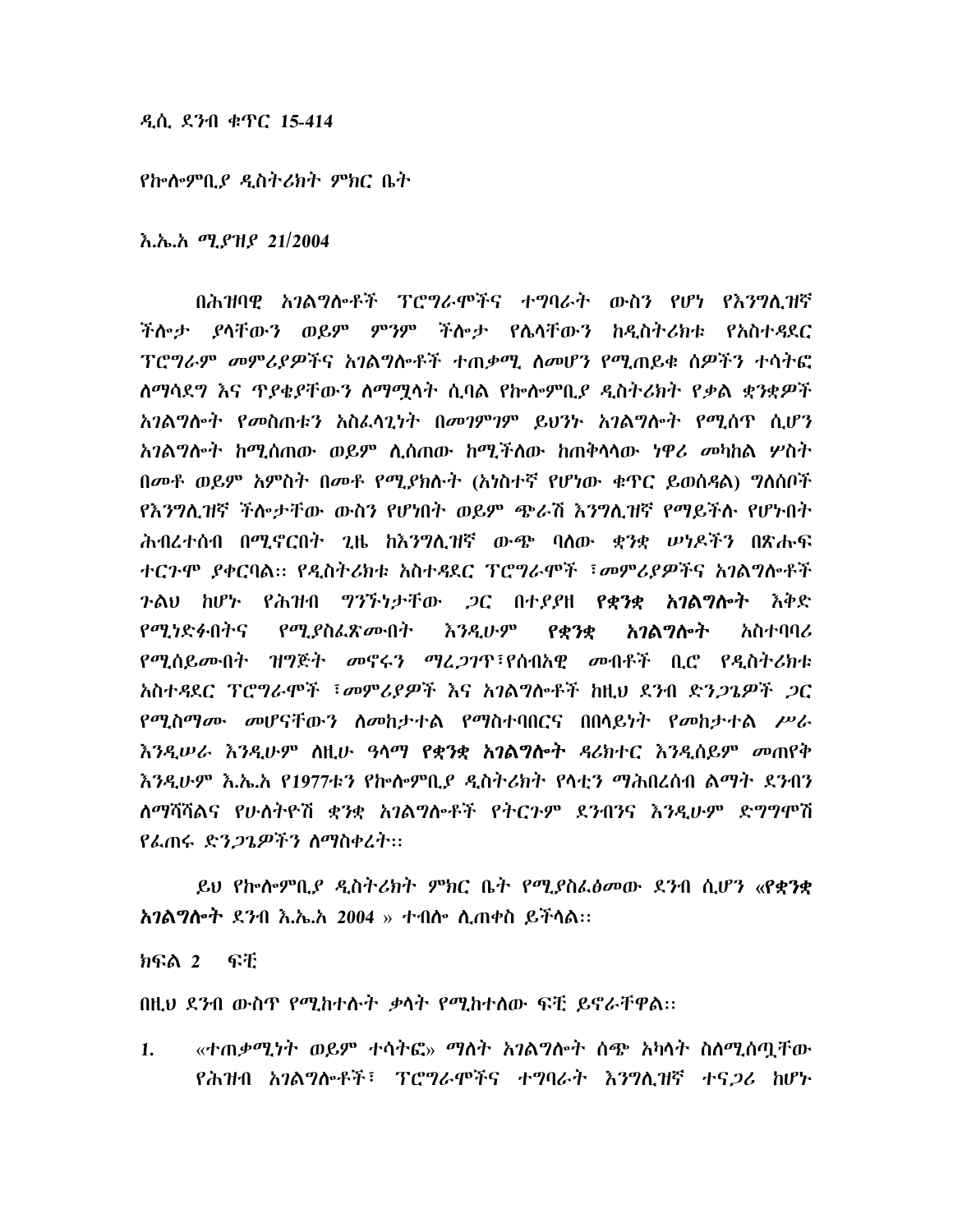*ግ*ለሰቦች ባልተናነሰ መልኩ መረጃ *እንዲያገኙ*ና በነዚሁ አቅጣጫዎች እንዲሳተፉ ማስቻል ማስት ይሆናል::

- «አገልግሎት ሰጭ አካል» ማለት መረጃ ወይም አገልግሎት የሚሰዋ፣ፕሮግራም  $2.$ ወይም ሌሎች እንቅስቃሴዎችን በቀጥታ ለሕዝቡ የሚያከናውን ወይም ከሴሎች አካላት *ጋ*ር በቀዋ*ታም ይ*ሁን በተዘዋዋሪ ውል በመፌፀም ፐሮግራሞችን፣ አገልግሎቶችን ወይም ሌሎች እንቅስቃሴዎችን የሚያስፌፅም ማንኛውም የዲስትሪክቱ አስተዳደር ኤጀንሲ ፤መምሪያ ወይም ፕሮግራም ማስት ይሆናል፡፡ «አገልግሎት ሰጭ አካላት» የሚለው መግለጫ አማካሪ የአካባቢ ኰሚሽኖችን የሚጨምር አይሆንም፡፡[\*4689]
- $3.$ «ከሕዝብ *ጋ*ር የሚያገናኛ ጉልህ ሥራ የሚያከናውኑ አ*ገ*ልግሎት ሰጭ  $\boldsymbol{\mathsf{U}}$ . አካሳት» ማሰት ከሕዝብ *ጋር መገ*ናኘት፣መዋዋልና መደራደር የሚጠይቅ ተቀዳሚ ኃላፊነት የተጣሰባቸው አገልግሎት ሰጭ አካላት ማስት ይሆናል፡፡
	- ከሕዝብ *ጋ*ር የሚ*ያገ*ናኛ *ጉ*ልህ ሥራ ያላቸው አገልግሎት ሰጭ አካላት ስ. የሚከተሉት ናቸው።
		- $1.$ *የአ*ልሎል መጠጦች ቁጥጥር አስተዳደር
		- $2.$ የጤና መምሪያ
		- $\mathbf{3}$ . የአእምሮ ጤና መምሪያ
		- የሰብአዊ አገልግሎቶች መምሪያ  $4.$
		- የቅጥር አገልግሎቶች መምሪያ  $5<sub>1</sub>$
		- የእሳትና ድንገተኛ የሕክምና አገልግሎቶች 6.
		- $7.$ የኰሎምቢያ ዲስትሪክት የቤቶች ባለሥልጣን
		- የኰሎምቢያ ዱስትሪክት አጠቃሳይ የአምቡሳንስና የድንገተኛ  $\mathbf{8}$ . ዕርዳታ ማዕከሎች
		- የድንገተኛ ሁኔታዎች አስተዳደር ኤጀንሲ  $9.$
		- የከተማ ፖሊስ መምሪያ 10.
		- የኰሎምቢያ ዲስትሪክት የሕዝብ ት/ቤቶች  $11.$
		- የሞተር ተሽከርካሪዎች መምሪያ  $12.$
		- የቤቶች የማሕበረሰብ ልማት መምሪያ  $13.$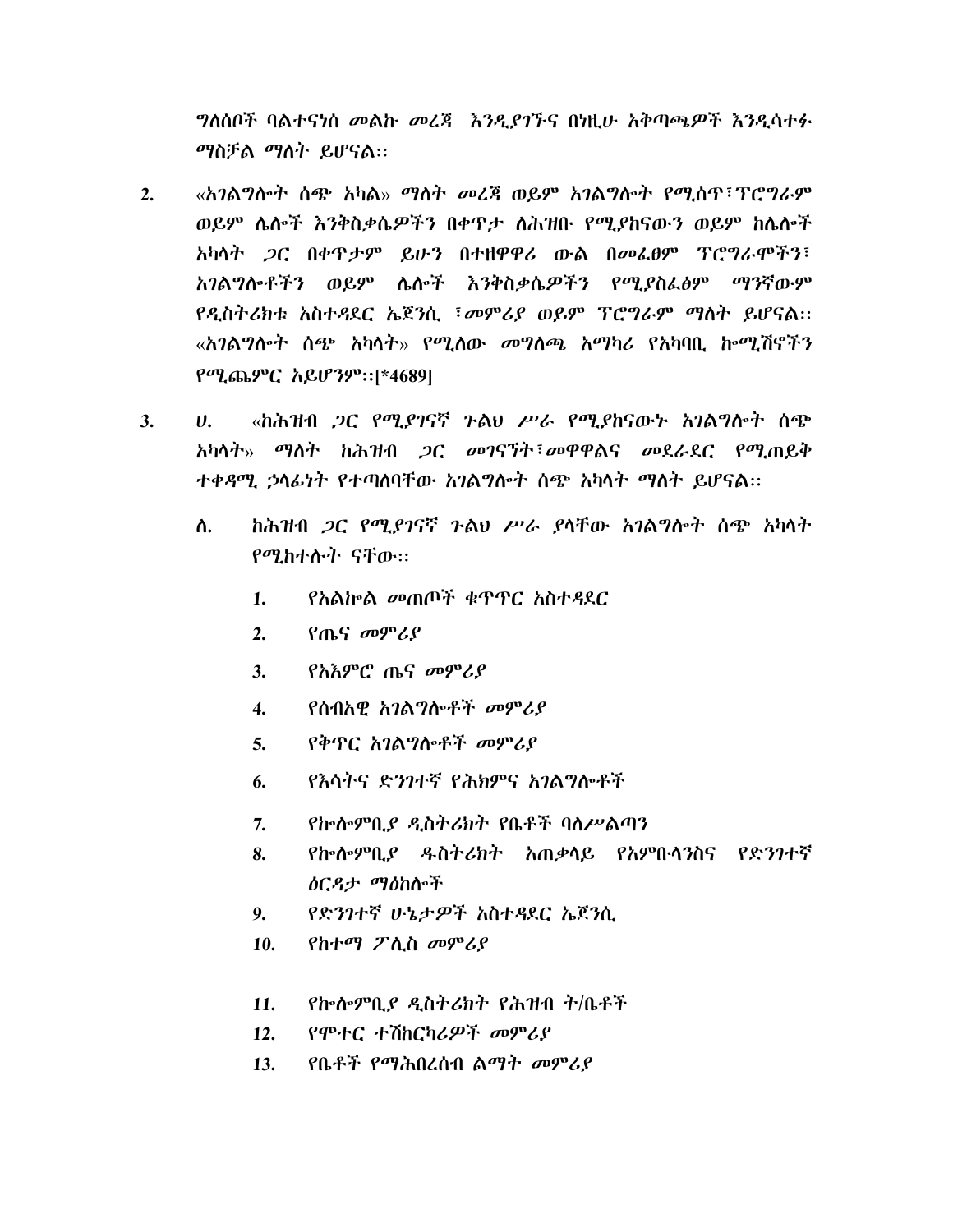- የሕዝባዊ ሥራዎች መምሪያ 14.
- የእርምት አገልግሎት መምሪያ  $15.$
- የእርጅና ቢሮ 16.
- የኰሎምቢያ ዲስትሪክት የሕዝብ ቤተመፃሕፍት  $17.$
- የመናፈሻዎችና የመዝናኛዎች መምሪያ 18.
- የተጠቀሚዎች የቁጥጥር ጉዳዮች መምሪያ  $19.$
- የልጆችና የቤተሰብ አንልግሎት ኤጀንሲ 20.
- <u>የሰብአዊ መብቶች ቢሮ</u>  $21.$
- የሠራተኞች ቅጥር ቢሮ  $22.$
- $23.$ የፕላን ቢሮ
- 24. <u>የውልና ግዢ ቢሮ</u>
- የቀረጥና የንቢ ቢሮ እንዲሁም  $25.$
- የሕዝብ ምክር ቤት ቢሮ  $26.$
- ሌሎች ከሕዝብ *ጋ*ር የሚያገናኝ ጉልህ የሥራ ድርሻ ያላቸው የሥራ ሐ. አካሳት **ከዲሲ የቋንቋ አገልግሎት** ህብረት *ጋ*ር በመመካከር በክፍል 6 (ስ) (6) መሠረት በከንቲባው በኩል በቋንቋ አገልግሎት ዲሪክተሩ ይሰየማሱ፡፡
- «የቋንቋ አንልግሎት ዳሪክተር» ማስት በሰብአዊ መብቶች ቢሮ ውስጥ በክፍል 6 4. መሠረት የዲስትሪክቱን ኤጀንሲዎች፣ዲፖርትመንቶችና ፕሮግራሞች ሥራ እየተከታተለ ከዚህ ደንብ ድን*ጋጌ ጋ*ር መስማማቱን ስማፈ*ጋገ*ጥ የሚያስተባብርና በበላይነት የሚከታተል ሹም ማስት ይሆናል።
- 5. «ውስን የሆነ የእንግሊዝኛ ችሎታ ወይም እንግሊዝኛ አለማወቅ» ማለት እንግሊዝኛ ቋንቋን በበቂ መጠን መረዳታ አለመቻል ወይም በጽሑፍም ይሁን በቃል በእንግሊዝኛ ቋንቋ ሀሳብን መግለጽ አለመቻል ማለት ነው፡፡
- «የቃል ቋንቋ አገልግሎቶች» ማስት የእንግሊዝኛ ችሎታቸው ውስን የሆነ ወይም 6. እንግሊዝኛ የማያውቁ ነዋሪዎች አንልግሎት ሰጭ ጨርሶ አካሳት በሚያከናውኗቸው ፕሮግራሞች ወይም አገልግሎቶች ተጠቃሚ እንዲሆኑ ወይም እንዲሳተፉ ስማስቻል የሚሰጥ የቃል መረጃ አገልግሎት ዝግጅት [\*4690] ማስት <u>ነው፡፡ የቃል ቋንቋ አገልግሎቶች የሚለው መግለጫ ከሕዝብ *ጋ*ር በሚ*ያገ*ናኘው</u> የሥራ በታዎች ሁስቱንም ቋንቋ የሚናገሩ ሠራተኞች ማስቀመጥን፣ ልምድ ያሳቸውን የሰለጠኑ አስተር*ጓሚዎችን ማ*ዘ*ጋ*ጀትን፣የስልክ ትርጉም አ*ገ*ልግሎት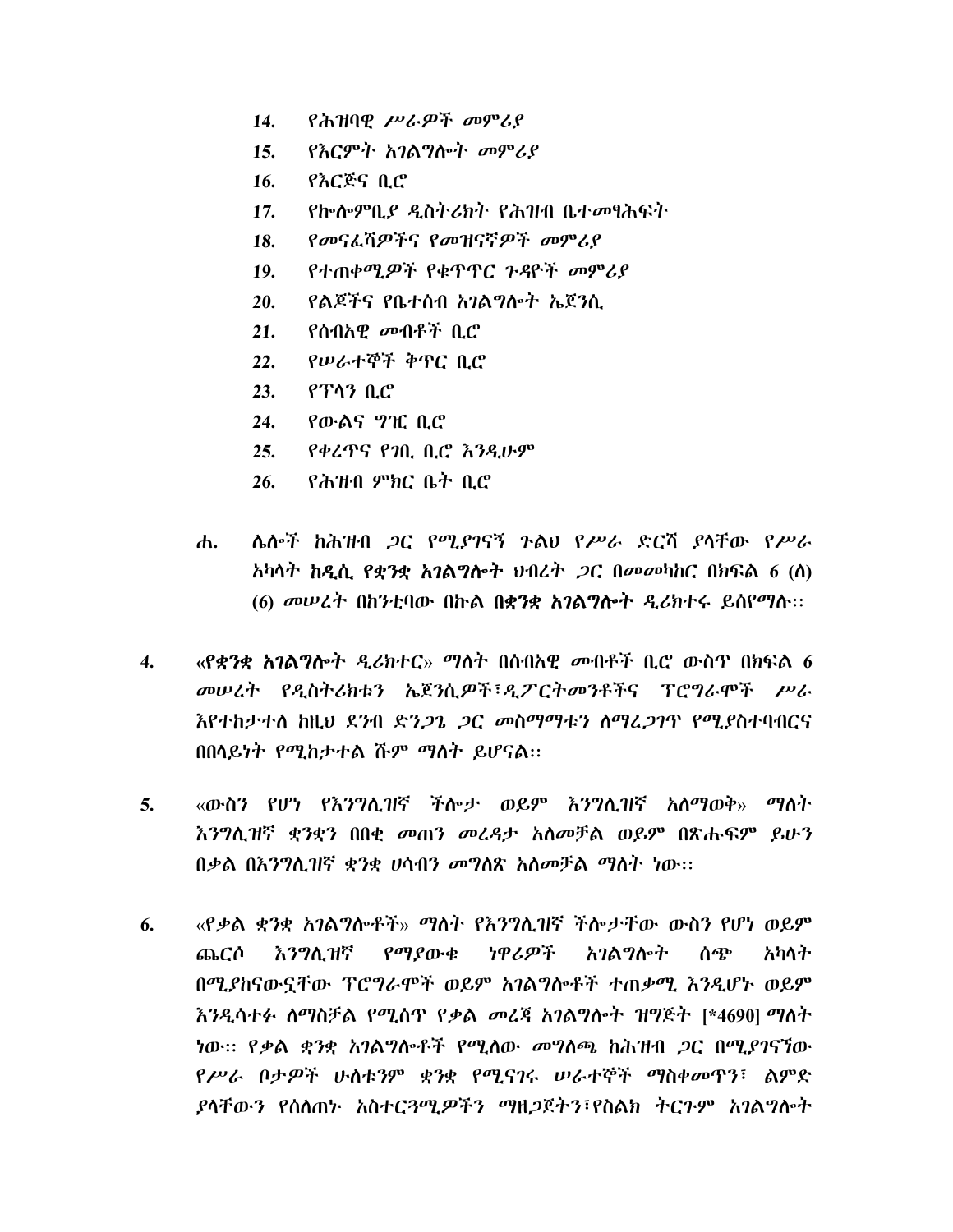ፕሮግራሞችን ማመቻቸትን፣ ከግል የትርጉም አገልግሎት ሰጪ*ዎች ጋ*ር መዋዋልን እንዲሁም በማሕበረሰብ አንልግሎት ድርጅቶች በሕዝብ ሂሣብ እየተደገፉ ስዚሁ ዓላማ የሚያገስግሱ አስተርጓሚዎች መጠቀምን የሚጨምር ይሆናል።

 $7.$ «መሠረታዊ ስነዶች» ማስት መማልክቻዎች፣ ማስታወቂያዎች፣ የቅሬታ ቅጾች፣ ሕ*ጋዊ* ውሎች *እንዲ*ሁም **ግልጽ በሆነ ይዘት ግለሰቦች ስለ**መብታቸው እንዲያውቁ ወይም ተጠቃሚ እንዲሆኑና ተሳትፎ እንዲያደርጉ የሚጠበቅባቸውን *የሕጋዊነት መስፌርት ስማ*ሳወቅ በ*አገ*ልግሎት ሰጭ አካል የሚታተሙ ሴሎች ጽሑፎችን የሚ*ያመ*ለክት ይሆናል። «መሠረታዊ ሰነዶች» የሚለው መግለጫ ክታክስ *ጋ*ር *ግንኙነት ያ*ላቸው*ን* የትምህርትና በታክስ *ነ*ቢ ቢሮ የሚዘ*ጋ*ጁ ሌሎች ጽሑፎችን የሚጨምር ሲሆን የታክስ ቅጾችና መመሪያዎች አያካትትም፡፡

ክፍል 3 በአገልግሎት ሰጭ አካላት የሚሰጥ የቃል ቋንቋ አገልግሎት

- $\boldsymbol{U}$ . አንድ አገልግሎት ሰጭ አካል ውስን የሆነ የእንግሊዝኛ ችሎታ ሳለው ወይም በእንግሊዝኛ መግባባት ስማይችልና አገልግሎት ስጭ አካሉ ከሚሰጠው አንድ አይነት አገልግሎት፣ፐሮግራም ወይም እንቅስቃሴ ተጠቃሚ ለመሆን ወይም በዚያ ስመሳተፍ ስሚፌልግ ስው የቃል ቋንቋ አንልግሎት ይሰጣል።
- አንድ አገልግሎት ሰጭ አካል ቢያንስ በየዓመቱ በሚከተሱት ሁኔታዎች ላይ ለ. ተመስርቶ የሚሰጣቸውን የቃል ቋንቋ አገልግሎቶች ይወስናል፡፡
	- በኰሎምቢ*ያ ዲ*ስትሪክት የሚ*ገ*ኘው አ*ገ*ልግሎት ሰጭ አካል *ያ ጋ*ጠሙትን  $1.$ ውስን የእንግሊዝኛ ችሎታ ያላቸው ወይም በእንግሊዝኛ መግባባታ የማይችሉ አገልግሎት የተሰጣቸው ወይም ሊሰጣቸው የሚችሉ ሰዎች ቁጥር ወይም መቶኛ ብዛት፣
	- ውስን የሆነ የእንግሊዝኛ ችሎታ ያላቸው ወይም ጨርሶ በእንግሊዝኛ  $2.$ መግባባት የማይችሉ ሰዎች ወደ አንልግሎት ሰጭው አካል *የሚመ*ጡባቸውን አ*ጋ*ጣሚ*ዎ*ች ብዛት፣
	- *አገ*ልግሎት ሰጭ አካሉ የሚ*ያ*ከናውነው አገልግሎት ጠቀሜታ  $\mathbf{3}$ . እ*ንዲሁም*፣
	- አገልግሎት ሰጭ አካሱ ያለው ጥሪት 4.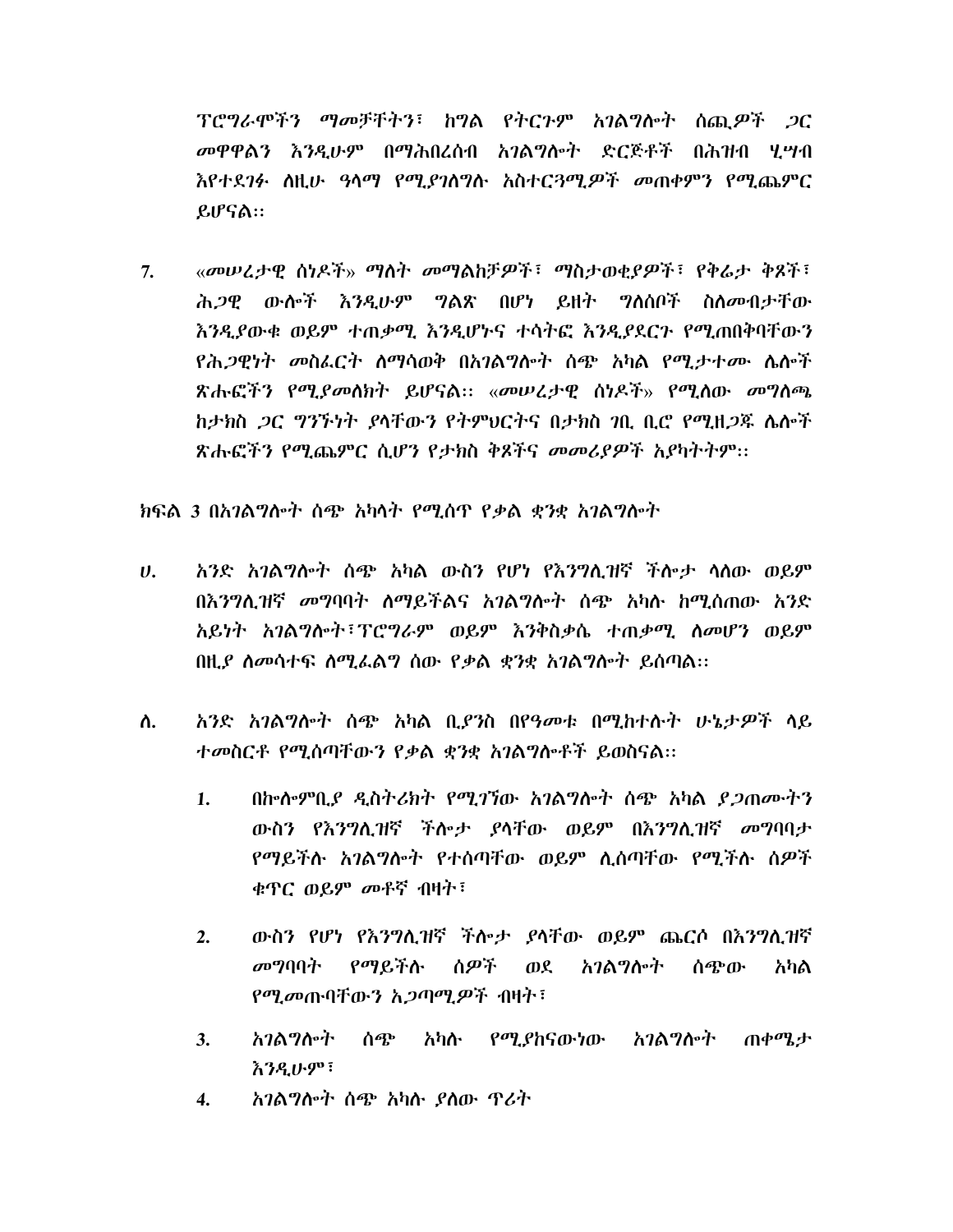- አንልግሎት ሰጭ አካሉ በዚህ ክፍል ንዑስ ክፍል (ለ) ሥር በተንለፀው  $\mathbf{d}$  $\mathbf{1}$ . መሠረት የቃል ቋንቋ አገልግሎት አስፌሳጊነቱን ስመወሰን የሚነገረውን ቋንቋ እና በኩሎምቢያ ዲስትሪክት ውስጥ የሚገኘው አገልግሎት ሰጭ አካል አገልግሎት የሰጣቸውን ወይም ሊሰጣቸው የሚችለውን በቂ የእንግሊዝኛ ችሎታ የሌላቸው ወይም ጨርሶ በእንግሊዝኛ መግባባት የማይችሉ ስዎችን በተመለከተ ውህብ ለማግኘትና የሰዎቹን ቁጥር ወይም መቶኛ ብዛት ለማግኘት ከሚከተሱት የመረጃ ምንጮች ጋር ግንኙነት ይፌዋራል።
	- $U_{\rm h}$ የተባበሩት የአሜሪካን መንግሥት የሕዝብ ቆጠራ ቢሮ ወቅታዊ ሪፖርት «የቋንቋ አገልግሎትና የእንግሊዝኛ ችሎታ ቋንቋን መሠረት *ያ*ደረገ መገለል» (ወይም ሌላ ማንኛውም ተያያዥ ሪፖርት)
	- ከቋንቋው *ጋ*ር ተዛማጅነት ያስው ሴሳ ማንኛውም መረጃ ስ.
	- «ከአማካኝ መጠን በታች» እንግሊዝኛ የሚናገሩ ሰዎችን ለይቶ የሚጠቁም ሐ. የቋንቋ ችሎ*ታ የሚመ*ልክት የሕዝብ ቆጠራ ውህብ
	- *የቋንቋ አ*ጠ*ቃቀምና የእንግ*ሲዝኛ *ቋንቋ ች*ሎታ*ን የሚመ*ለከት አካባቢያዊ  $\boldsymbol{\sigma}$ <sup> $\boldsymbol{\sigma}$ </sup> የሕዝብ ቆጠራ ውህብ
	- አገልግሎት ሰጭ አካላት የሚያሰባስቧቸውን የግብአት ውህብ ጨምሮ  $\boldsymbol{\psi}$ . ሌሎች *የመንግሥት* ውህቦች፣የኰሎምቢ*ያ ዲ*ስትሪክት የሕዝብ ት/ቤቶች የሚያሰባስቧቸው ውህቦች እንዲሁም ውስን የእንግሊዝኛ ችሎታ ባላቸው የማህበረሰብ ክፍሎች መካከል ሥራቸውን የሚያከናውኑ የዲስትሪክቱ አስተዳደር ቢሮዎች እንዲሁም፣ ውስን የእንግሊዝኛ ችሎታ ባላቸው *ማ*ህበረሰብ ክፍሎችና በዲስትሪክቱ አስተዳደር *መ*ካከል እንደአገናኝ ሆነው የማያገለግሉ እንደሳቲን ጉዳዩች ቢሮና የእስያና የፖስፊክ ደሴቶች ጉዳይ ቢሮ የሚያሰባስቧቸውና [\*4691] ይፋ የሚያደርጓቸው ውህቦች::
	- የዲሲ የቋንቋ አገልግሎት ሕብረት የሚያስባስበውና ይፋ የሚያደርገው  $\mathcal{L}$ . ውህብ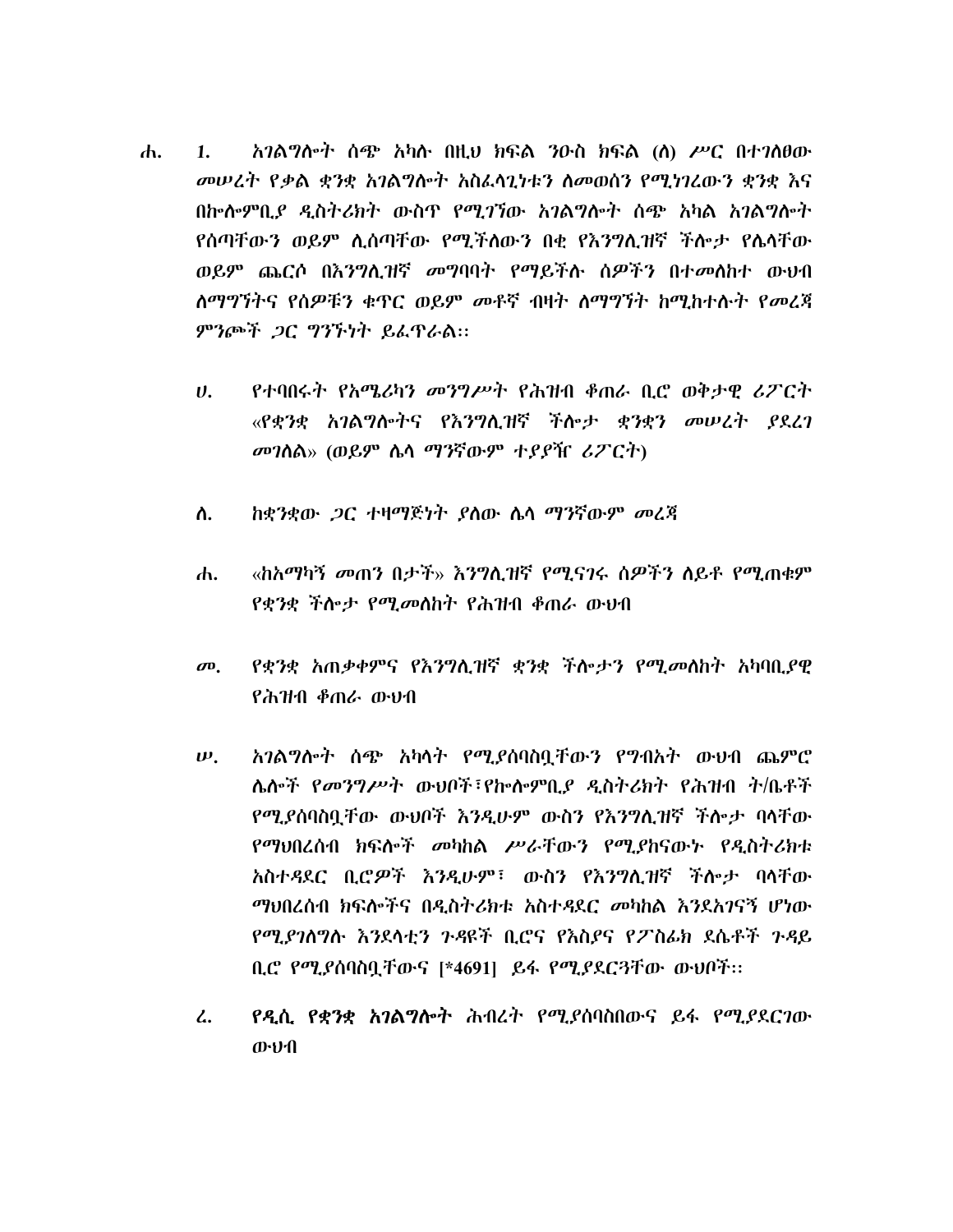- አንድ አንልግሎት ሰጭ አካል ስለሚነንሩት ቋንቋዎችና በማህበረሰቡ ውስጥ  $2.$ የአንድ ቋንቋ ተጠቃሚ የሆኑ ውስን የእንግሊዝኛ ችሎታ ያላቸው ወይም ጨርሶ እንግሊዝኛ መናገር የማይችሉ በአገልግሎት ሰጭው አካል አገልግሎት የተሰጣቸው ወይም ሊሰጣቸው የሚችሉ ሰዎች ያላቸውን ቁዋር ወይም መቶኛ ብዛት በተመሰከተ በየአመቱ ውህብ ያሰበሰባል፡፡ አንድ አንልግሎት ስጭ አካል ውህብና መነሻ ማመልከቻዎች ይህ ደንብ በክፍል 7 መሠረት ስአገልግሎት ሰጭው አካል ተፈፃሚ በሚሆንበት የአገልግሎት ዘመን ይህንን መረጃ የሚያካትቱበት ቦታ ይኖራቸዋል። የሰብአዊ መብቶች ቢሮ በበጀት እጥረት ምክንያት ይህ ተፈፃማ. ሲሆን እንደማይችል ከተንነዘበ አንድ አንልግሎት ሰጭ አካል በቀጣዩ *የሥራ ዘመን መጀመሪያ* ላይ ከዚህ አ*ንቀጽ ጋ*ር የሚስማማ ተግባር ለማከናወን አቅም የፌቀደውን ዋረት ሁሉ ያደርጋል፡፡ በዚህ ክፍል መሠረት የተሰበሰቡ መረጃዎች በሙሉ ለቋንቋ አንልግሎት ዲሪክተሩ ቀርበው በሚደርሰው ዋያቄ መሠረት በተቻለ ፍዋነት ለሕዝብ ይፋ ይደረ*ጋ*ሱ፡፡
	- አንድ አገልግሎት ሰጭ አካል በዚህ ክፍል ውስጥ ተለይቶ በተቀመጠው  $\boldsymbol{\sigma}$ <sup> $\boldsymbol{\sigma}$ </sup> ውሣኔ መሠረት የቃል ቋንቋ አገልግሎት ስመስጠት የሚያስፌልገውን ተጨማሪ የሠራተኛ ኃይል ስማማሳት አገልግሎት ሰጭ አካሱ ባሰው ከሕዝብ *ጋ*ር የሚያገናኝ ክፍል የሥራ ቦታ በጀት ሁለት ቋንቋ ተና*ጋ*ሪ የሆኑ ሠራተኞች ይቀዋራል።
- ክፍል 4 አንድ አንልግሎት ሰጭ አካል የሚሰጠው የጽሑፍ ቋንቋ አንልግሎት
	- አንድ አገልግሎት ሰጭ አካል መሠረታዊ የሆኑ ሰነዶች ከእንግሊዝኛ  $\boldsymbol{\theta}$ . ውጭ ወዳሱና በኩሎምቢያ ዲስትሪክት የሚገኘው አገልግሎት ሰጭ አካል የሚሰጠው አገልግሎት ተጠቃሚዎች ወይም ወደፊት ተጠቃሚ ሊሆኑ ከሚችሱት የሕብረተሰቡ አካል *መ*ካከል ሦስት በመቶ ወይም በቁዋር 500 የሚሆኑት ግለሰቦች (ያነሰ ሆኖ የተገኘው ይወስዳል) ውስን የእንግሊዝኛ ችሎታ ያላቸው ወይም ጨርሶ በእንግሊዝኛ መግባባት የማይችሉ በሆኑባቸው ቋንቋዎች የትርጉም አገልግሎት ይሰጣል፡፡
	- ለ. የዚህ ደንብ ድን*ጋጌዎች አገ*ልግሎት ስጭ ባልሆነ አካል ላይ የውል አስንዳጅነት ባህሪ በሚኖራቸው ጊዜ የዚህ ክፍል 3ዑስ ክፍል ሀ ተፈፃሚ ይሆናል።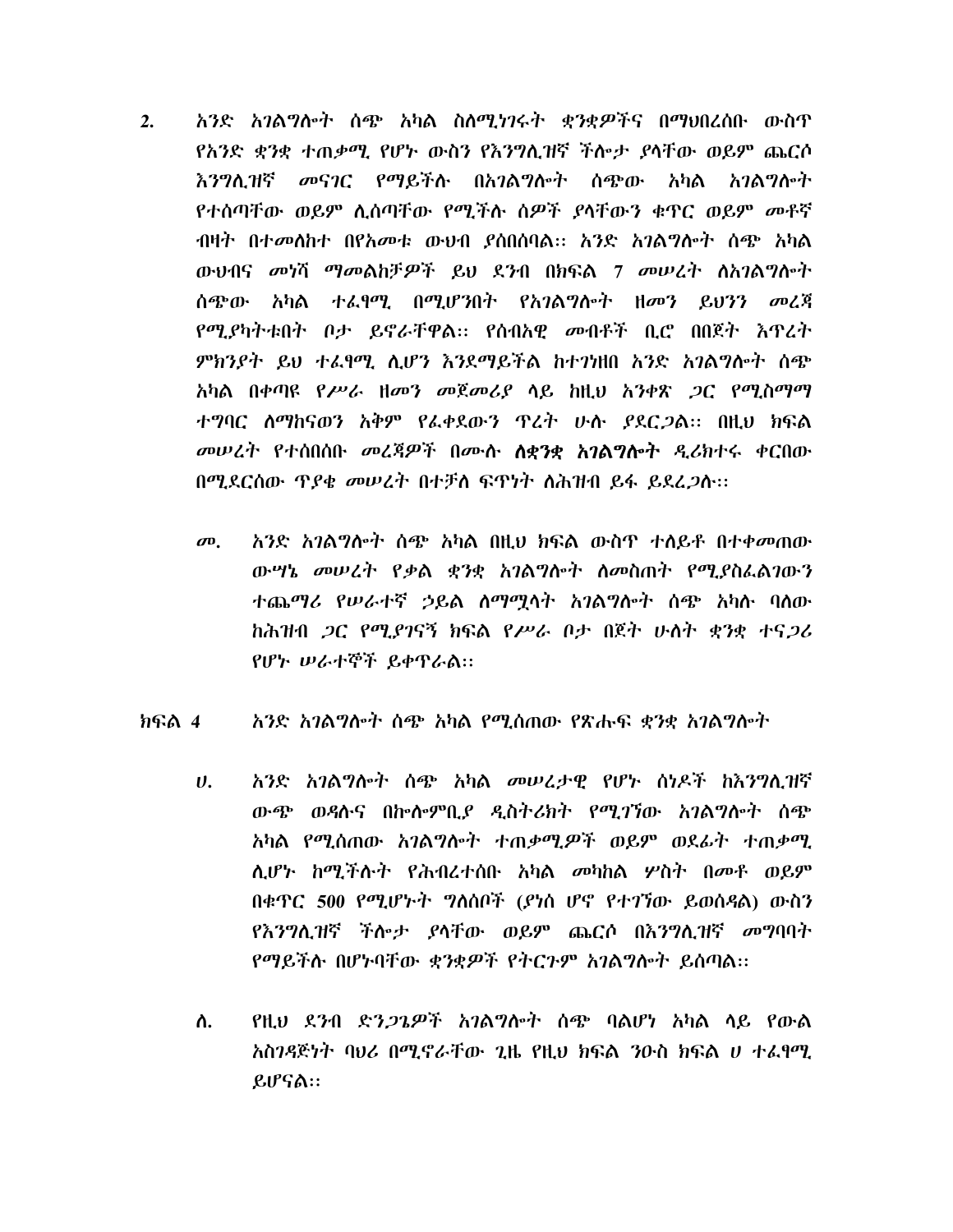ከሕዝብ *ጋ*ር የሚ*ያገ*ናኝ ጉልህ ሥራ ያላቸው አገልግሎት ሰጭ አካላት ክፍል 5 የተጣሰባቸው ተጨማሪ ግዴታ

 $(U)(1)$  ከሕዝብ የሚያገናኝ ጉልህ ድርሻ ያለው አንድ አገልግሎት ሰጭ አካል በመተዳደሪያ ደንብ የሚመራ የቋንቋ አገልግሎት እቅድ ያወጣል።

- እያንዳንዱ የ**ቋንቋ አገልግሎት** እቅድ **ከቋንቋ አገልግሎት** ዲሪክተሩ፣ ከዲሲ  $2.$ የቋንቋ አገልግሎት ሕብረት፣ ከአገልግሎት ሰጭ አካሉ የቋንቋ አገልግሎት አስተባባሪ እንዲሁም ውስን የእንግሊዝኛ ችሎታ ባላቸው ወይም ጨርሶ በእንግሊዝኛ መግባባት በማይችሉ ማሕበረሰቦች መካከል ከሚንቀሳቀሱ የኤጀንሲ ዳሪክተሮች ጋር በመመካከር የሚሠራ ይሆናል። እያንዳንዱ የቋንቋ አገልግሎት እቅድ በየሁለት አመቱ የሚሻሻል ሲሆን ቢያንስ የሚከተሱትን ነገሮች ሰይቶ የሚያስቀምጥ ይሆናል።
	- የአገልግሎት ሰጭ አካሉ የሚሰጣቸው የቃል ቋንቋ አይነት እና እዚህ  $U_{\rm{t}}$ ውሣኔ ሳይ የተደረሰበት መንገድ [\*4692]
	- ለ. *የአገ*ልግሎት ሰጭ አካሉ የሚያቀርባቸው የተተረ*ኮሙ* ሰነዶች ር*ዕ*ስና እዚህ ውሣኔ ሳይ የተደረሰበት መንገድ
	- <u>የአገልግሎት ሰጭ አካሉ ከሕዝብ *ጋ*ር መገናኘት የሚጠይቁ የሥራ</u>  $\mathbf{d}$ ደረጃዎች ብዛትና ከሕዝብ *ጋ*ር መገናኘት በሚጠይቁ የሥራ ደረጃዎች ላይ የተሰማሩ ሁለት ቋንቋ ተና*ጋ*ሪ የሆኑ ሠራተኞች ብዛት፣
	- መ. የሚሰጠው አገልግሎት ብቃት ግምገማ፣
	- አገልግሎት ሰጭ አካሉ የቋንቋ አገልግሎት እቅዱን ለመተግበር እንደ ገቢ  $\boldsymbol{\psi}$ . ምንጭ አድር*ጕ የሚያ*የው ሂሣብና በጀት መግለጫ፡፡
- የቋንቋ አንልግሎት እቅዱን በማውጣትና በማሻሻል ረንድ አንልግሎት ሰጭ አካሱ  $3.$ በክፍል 3(ሐ) (1) ላይ ከተጠቀሱት የውህብ ምንጮች *ጋ*ር ተመካክሮ ይሠራል፡፡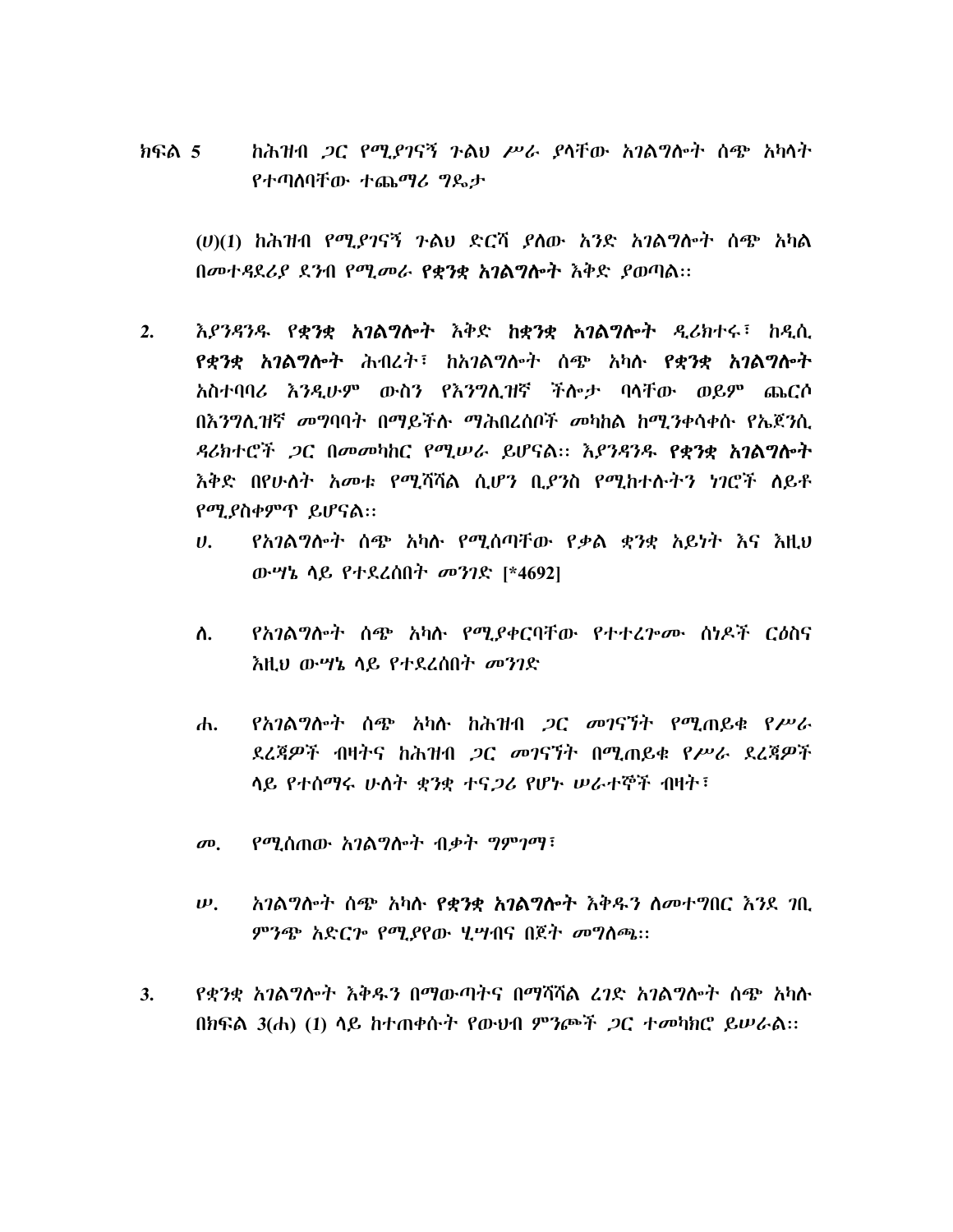- ከሕዝብ *ጋ*ር የሚያገናኝ ጉልህ የሥራ ድርሻ ያለው አንድ አገልግሎት ለ. ሰጭ አካል **የቋንቋ አንልግሎት** አስተባባሪ የሚሰይም ሲሆን ይህ አስተባባሪ ተጠሪነቱ በቀዋታ ለአገልግሎት ሰጭ አካል ዲሪክተር ይሆናል <u>እንዲሁም፣</u>
- ከቋንቋ አገልግሎት ዲሪክተሩ፣ከዲሲ የቋንቋ አገልግሎት ሕብረት  $1.$ እንዲሁም ውስን የእንግሊዝኛ ችሎታ ባላቸው ወይም ጨርሰው በእንግሊዝኛ መግባባት በማይችሉ ማሕበረሰቦች መካከል የሚንቀሳቀሱ የአስተዳደር ቢሮዎች ከኤጀንሲ ዳሪክተሮች *ጋ*ር በመመካከር **የቋንቋ** አንልግሎት እቅዱን ያወጣል እንዲሁም ያስፌጽማል፡፡ ከዚህ በተጨማሪ
- በየጊዜው ስሕዝቡ አስቀድሞ በማስታወቅ ወቅታዊ ሕዝባዊ ስብሰባዎችን  $2.$  $P$ ካሂ $R$ ል::
- ከሕዝብ *ጋ*ር የሚያገናኝ ጉልህ ድርሻ ያለው አንድ አገልግሎት ሰጭ አካል  $\mathbf{d}$ ውስን የእንግሊዝኛ ችሎታ ባላቸው ወይም ጨርሰው በእንግሊዝኛ *መግ*ባባት በማይችሉ ማሕበረሰቦች መካከ**ል ስለቋንቋ** አንልማሎት እቅዳቸውና በዚህ ደንብ መሠረት ስለሚያገኙት ጥቅምና አገልግሎት ጥናት ስማካሄድ የሚያስችል እቅድ ይነድፋል።

## የቋንቋ አገልግሎት ቁጥጥር፣ የቋንቋ አገልግሎት ዳሪክተር ተግባራት ክፍል 6

- $\boldsymbol{\mathsf{U}}$ . የሰብአዊ *መ*ብቶች ቢሮ *አገ*ልግሎት ሰጭ አካሳት የዚህን ደንብ ድን*ጋጌዎች* <u>ለማስፌፀም የሚያደርጉትን</u> እንቅስቃሴ በበላ $e, b$ ት ይከታተላል፣ በማዕከልነት ያስተባብራል እንዲሁም የቴክኒክ ድ*ጋ*ፍ ይሰጣል፡፡ ከዚህም በተጨ*ማሪ* አ*ገ*ልግሎት ሰጭ አካል የሚሰጡት አገልግሎት የትርጉም ሥራን ወይም የአስተርጓሚነትን ተቀባይነት ያስው መስፌርት የሚያሚሉ መሆናቸውን ያፈጋግጣል፡፡
- ስ. በሰብአዊ መብቶች ቢሮ ውስጥ በዚህ ደንብ መሠረት የሚከናወኑ ተግባራትን የሚያስተባብር የቋንቋ አገልግሎት ዳሪክተር ይኖራል። የቋንቋ አገልግሎት ዳሪክተሩ:-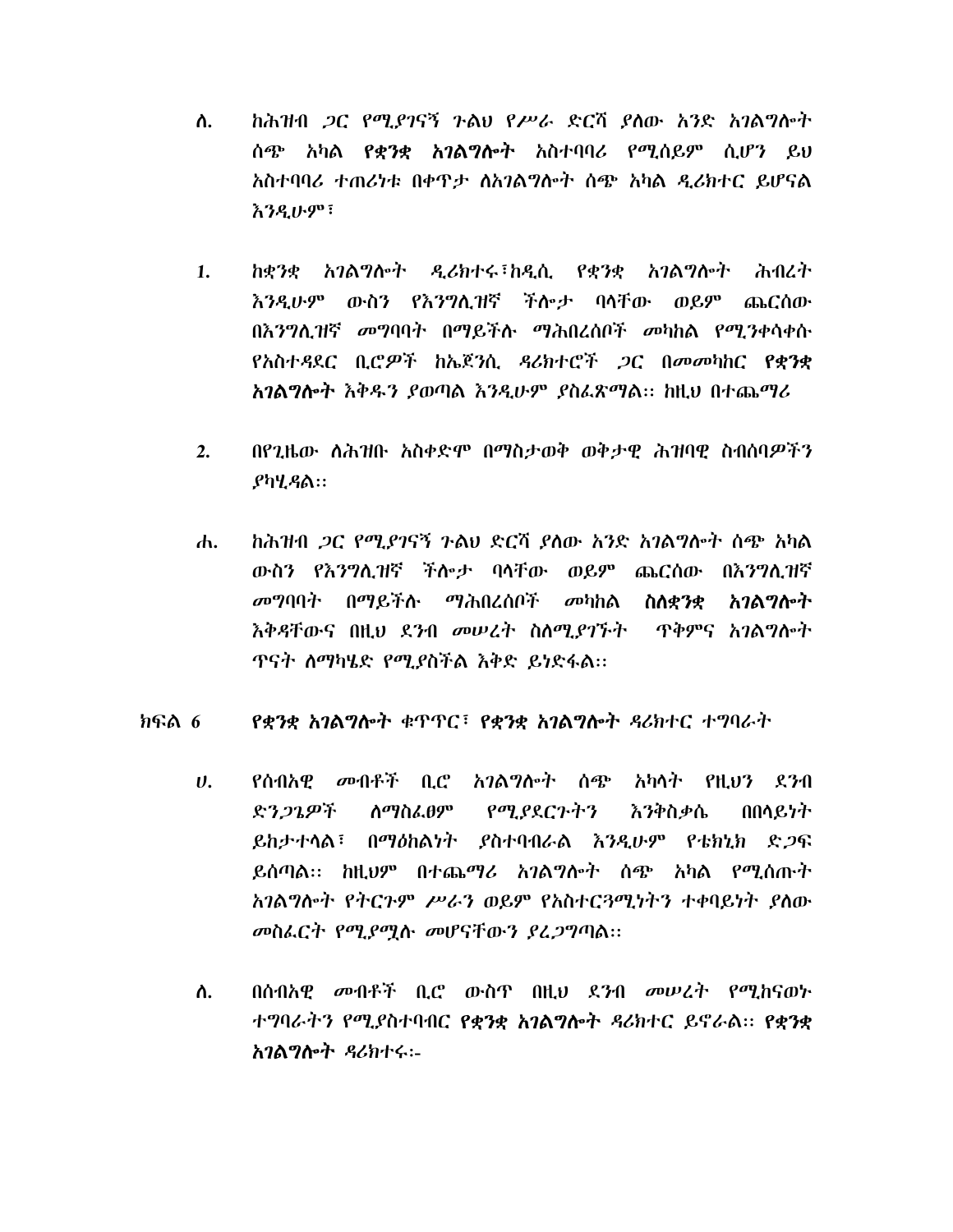- 1. የእ*ያንዳንዱ የቋንቋ አገ*ልግሎት ሰጭ አካል እቅድ ከዚህ ደ*ን*ብና እ.ኤ.አ ሐምሌ 2/1964 ከፀደቀው እ.ኤ.አ የ1964ቱ የፍ/ብሔር መብቶች ደንብ ክፍል 5 *ጋ*ር የሚስማማ መሆኑን ይቆጣጠራል:: (78 አን 252<sup>;</sup>42 ዩ.ኤስ.ሲ. 2000ዲ እስከ 2000ዲ - 7)
- 2. የቋንቋ አገልግሎትን በተመለከተ ክትትልና ቁጥጥር የማያደርግ ከመሆኑም ሴሳ በአገልግሎት ሰጭ አካሳት ሳይ የሚቀርቡ ቅሬታዎችን ይመረምራል:: እንዲሁም አስፈላጊ ሆኖ ሲ*ገ*ኝ አገልግሎት ሰጭ አካሉ የቋንቋ አ**ገልግሎትን** በተመለከተ ሳ*ያሚ*ላው የቀረውን ንዳይ በሚመለከት የደረሰበትን ውጤት በጽሑፍ ያሳውቃል። ይህ የሚሆነው ይህንን የማድረን ኃላፊነት በአካባቢው የሰብአዊ መብቶች ቢሮ እየታየ ያስውን የግለሰቡን ቅሬታ ሂደት የሚያስተጓጉል እስካልሆነ ድረስ ብቻ ነው፡፡
- 3. የ**ቋንቋ አንልግሎት** አስተባባሪ*ዎ*ቹ በዚህ ደንብ ላይ የተሰጣቸውን ኃላፊነት የሚያከናውኑበትን መንገድ ይ*ገ*መግማል:: *እንዲ*ሁም ይቆጣጠራል [\*4693]
- 4. ከቋንቋ አገልግሎት አስተባባሪዎች፣ ከዲሲ የቋንቋ አገልግሎት ሕብረትና ውስን የእንግሊዝኛ ቋንቋ ችሎታ ባላቸው ወይም ጨርሶ በእንግሊዝኛ መግባባት በማይችሉ ማሕበረሰቦች መካከል እንቅስቃሴ ከሚያካሂዱ የአስተዳዳር ቢሮ ኃላፊዎች ጋር በመመካከር ይሠራል::
- 5. ለሰብአዊ *መ*ብቶች ቢሮ የ**ቋንቋ አገልግሎት** አስተባባሪ ሆኖ *ያገ*ለግላል:: **እንዲሁም**
- 6. የአሥራር ደንብን በተከተሰ መልኩ ከዲሲ የቋንቋ አገልግሎት ሕብረት  $\mathcal{P}$ ር በመመካከር በከንቲባው አማካይነት ተጨማሪ ከሕዝብ  $\mathcal{P}$ ር የሚያገናኝ ጉልህ የሥራ ድርሻ ያሳቸውን አካሳት ይሰይማል፡፡
- ክፍል 7 በምዕራፍ የተከፌስ አተገባበር
	- ይህ ደንብ በሚከተሱት ወገኖች ላይ ተፌፃሚ ከሚሆንበት ቀን አንስቶ  $\boldsymbol{\theta}$ . ተግባራዊ ይደረ*ጋ*ል:-
	- የጤና መምሪያ  $1.$
	- የሰብአዋ አገልግሎቶች መምሪያ  $2.$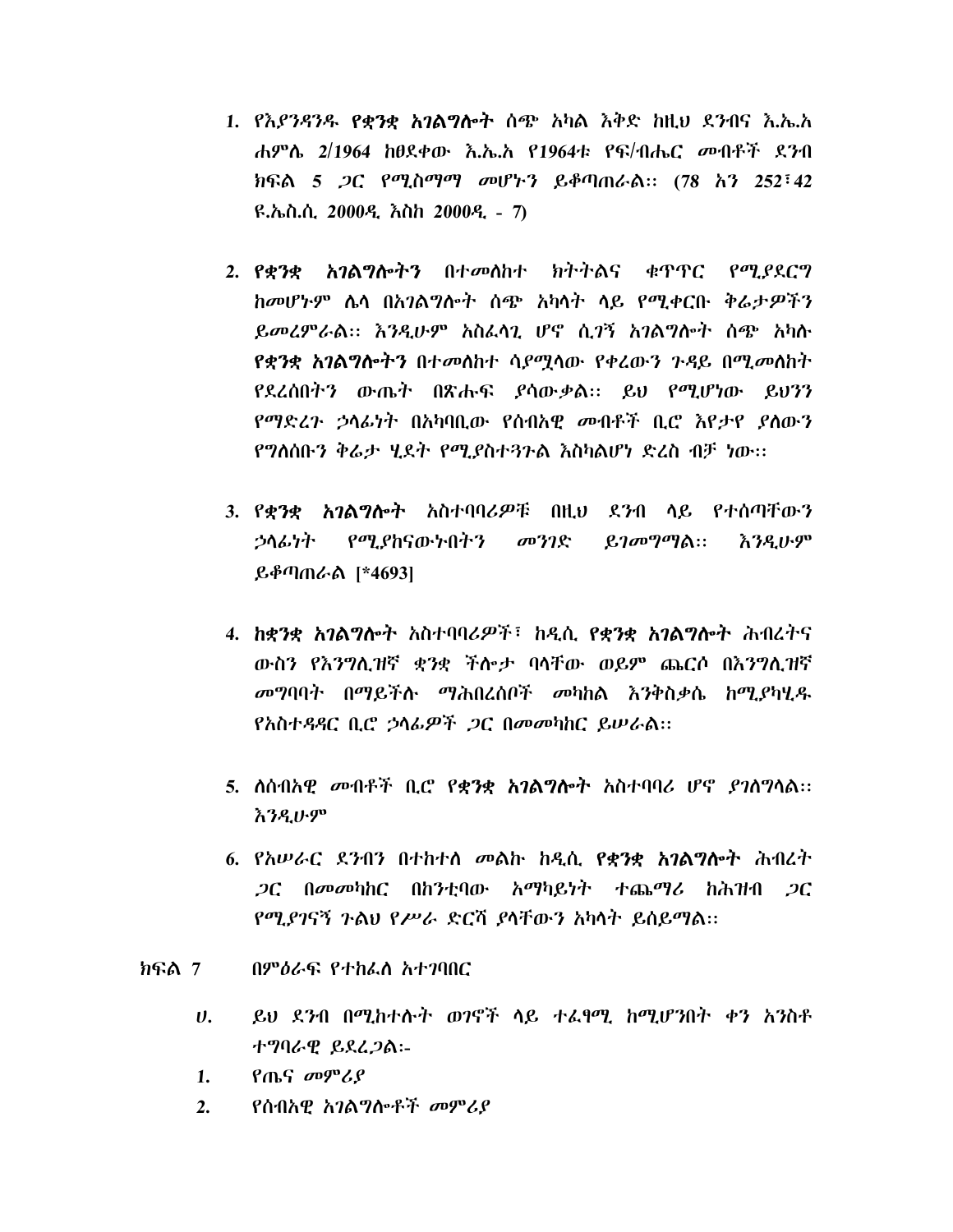- 3. የቅጥር *አገ*ልግሎቶች መምሪያ
- 4. የከተማ ፖሊስ መም*ሪ*ያ
- 5. Phene PLP Latesht Path that  $\ddot{r}$  /  $\ddot{q}$  /  $\ddot{q}$
- $6.$   $9.73 \text{ } 0.0$
- 7. የእሳትና ድንገተኛ የሕክምና አገልግሎቶች
- 8. የሰብአዊ *መ*ብቶች ቢሮ
- ለ. ይህ ደንብ እ.ኤ.አ ጥቅምት 1/2004 አንስቶ በሚከተሱት ወገኖች ላይ ተፈፃሚ ይሆናል።
- 1. የቤቶች የማሕበረሰብ ልማት መምሪያ
- 2. የአእምሮ ጤና መምሪያ
- $3.$   $99 + C + 7$   $hC$   $h$   $\angle Q$   $\rightarrow$   $99$   $\angle Q$
- 4. የልጆችና የቤተሰብ አንልግሎት ኤጀንሲ
- 5. የአልኰል መጠጦች ቁጥጥር አስተዳደር
- 6. የተጠቀሚ*ዎ*ች የቁጥጥር ጉዳዮች መምሪያ
- ሐ. ይህ ደንብ እ.ኤ.አ ጥቅምት 1/2005 አንስቶ በሚከተሱት ወገኖች ላይ ተፈፃሚ ይሆናል::
- 1. የመናፈሻዎችና የመዝናኛዎች መምሪያ
- 2.  $P\lambda$  $C$  $\mathcal{E}$  $S$   $\mathcal{L}$
- $3.$  የኰሎምቢያ ዲስትሪክት የሕዝብ ቤተመፃሕፍት
- 4. የሠራተኞች ቅጥር ቢሮ
- 5. የውልና *ግ*ዢ ቢሮ
- $6.$  የእርምት አገልግሎት መምሪያ
- $7.$  የሕዝባዊ ሥራዎች መምሪያ እንዲሁም
- $8.$   $84295.90.00$
- መ. ዩ ይህ ደንብ እ.ኤ.አ ዋቅምት 1/2006 አንስቶ በሁሱም የአገልግሎት ሰጭ  $\lambda$ ካሳት ሳይ ተፈፃማ. ይሆናል::

ክፍል 8 ተስማማሚ ማሻሻ*ያዎች* 

 $U$ . አ.ኤ.አ መስከረም 29/1976 አንስቶ ተፈፃሚ የሆነው የኩሎምቢያ ዲስትሪክት የሳቲን ማህበረሰብ ልማት ደንብ ክፍል 304 ተሽሯል። (ዲሲ ሕግ 1-86<sup>;</sup> ዲሲ ኦፊሴል ኮድ 2-1314) [\*4694]